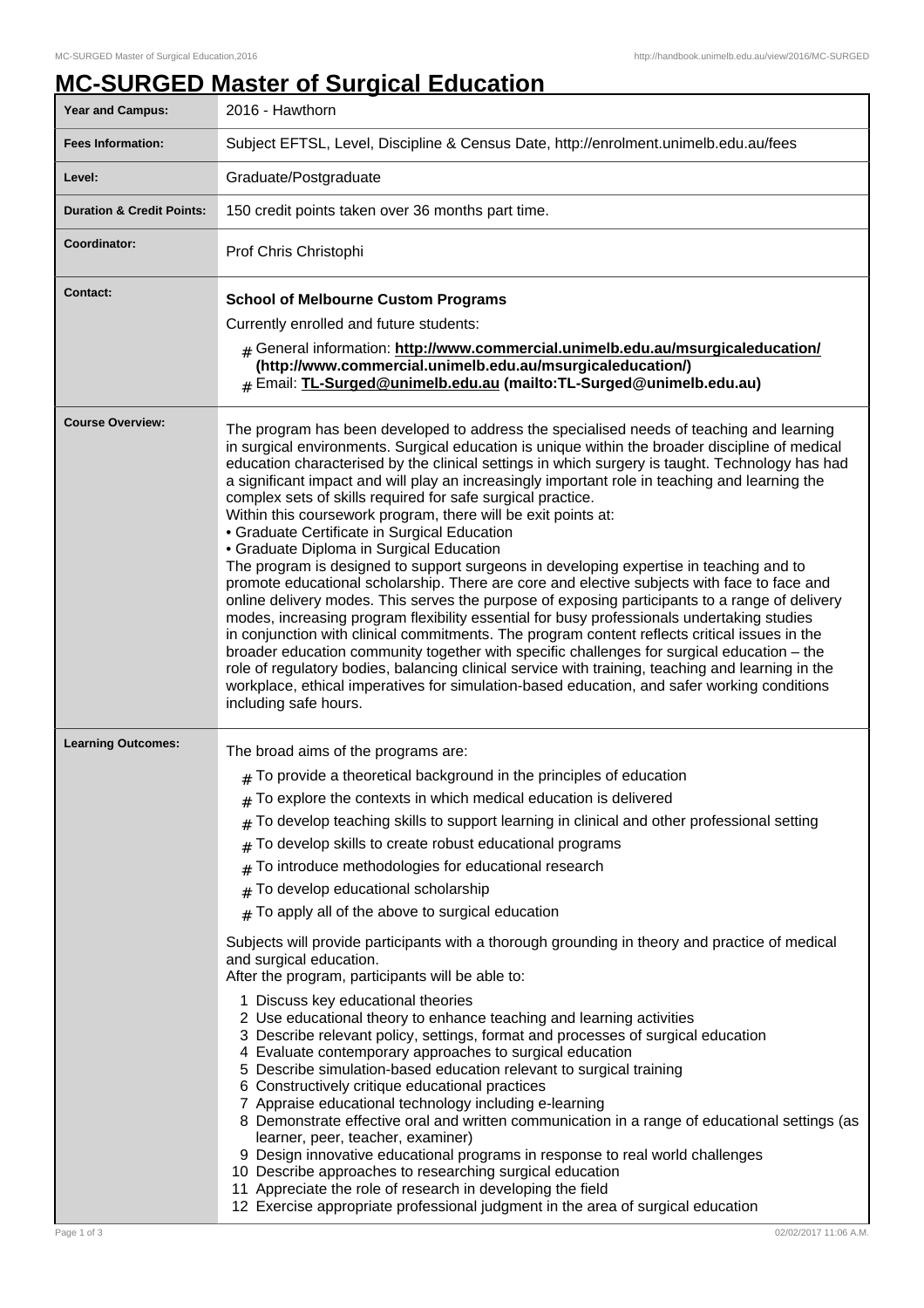| <b>Course Structure &amp;</b><br><b>Available Subjects:</b> | To satisfy the requirements of the Master of Surgical Education students must successfully<br>complete a total of 150 points via the following pathway:                                                                                                                                                                                                                                                                                                                                                                                                                                                  |                                                                                        |                          |  |  |  |
|-------------------------------------------------------------|----------------------------------------------------------------------------------------------------------------------------------------------------------------------------------------------------------------------------------------------------------------------------------------------------------------------------------------------------------------------------------------------------------------------------------------------------------------------------------------------------------------------------------------------------------------------------------------------------------|----------------------------------------------------------------------------------------|--------------------------|--|--|--|
| <b>Subject Options:</b>                                     | <b>Compulsory Subjects</b>                                                                                                                                                                                                                                                                                                                                                                                                                                                                                                                                                                               |                                                                                        |                          |  |  |  |
|                                                             | 4 compulsory subjects must be completed (each 12.5 credit points)                                                                                                                                                                                                                                                                                                                                                                                                                                                                                                                                        |                                                                                        |                          |  |  |  |
|                                                             | Subject                                                                                                                                                                                                                                                                                                                                                                                                                                                                                                                                                                                                  | <b>Study Period Commencement:</b>                                                      | <b>Credit</b><br>Points: |  |  |  |
|                                                             | MEDS90006 Context of Surgical Education                                                                                                                                                                                                                                                                                                                                                                                                                                                                                                                                                                  | February                                                                               | 12.50                    |  |  |  |
|                                                             | MEDS90007 Learning & Teaching in Surgical Practice                                                                                                                                                                                                                                                                                                                                                                                                                                                                                                                                                       | February                                                                               | 12.50                    |  |  |  |
|                                                             | MEDS90008 Educational Theory for Surgical Training                                                                                                                                                                                                                                                                                                                                                                                                                                                                                                                                                       | February, Semester 2                                                                   | 12.50                    |  |  |  |
|                                                             | MEDS90009 Curriculum Design in Surgical Education                                                                                                                                                                                                                                                                                                                                                                                                                                                                                                                                                        | February, Semester 2                                                                   | 12.50                    |  |  |  |
|                                                             | Student must then complete a research method subject (12.5 credit points)                                                                                                                                                                                                                                                                                                                                                                                                                                                                                                                                |                                                                                        |                          |  |  |  |
|                                                             | <b>Subject</b>                                                                                                                                                                                                                                                                                                                                                                                                                                                                                                                                                                                           | <b>Study Period Commencement:</b>                                                      | Credit<br>Points:        |  |  |  |
|                                                             | MEDS90011 Research Methods in Surgical Education                                                                                                                                                                                                                                                                                                                                                                                                                                                                                                                                                         | February, Semester 2                                                                   | 12.50                    |  |  |  |
|                                                             |                                                                                                                                                                                                                                                                                                                                                                                                                                                                                                                                                                                                          | Students can choose 3 of the following elective subjects (total of 37.5 credit points) |                          |  |  |  |
|                                                             | <b>Subject</b>                                                                                                                                                                                                                                                                                                                                                                                                                                                                                                                                                                                           | <b>Study Period Commencement:</b>                                                      | <b>Credit</b><br>Points: |  |  |  |
|                                                             | MEDS90012 Recruitment and Selection in Surgery                                                                                                                                                                                                                                                                                                                                                                                                                                                                                                                                                           | February, Semester 2                                                                   | 12.50                    |  |  |  |
|                                                             | MEDS90013 Teaching Professionalism in Surgery                                                                                                                                                                                                                                                                                                                                                                                                                                                                                                                                                            | February, April                                                                        | 12.50                    |  |  |  |
|                                                             | MEDS90014 Managing Underperforming Trainees                                                                                                                                                                                                                                                                                                                                                                                                                                                                                                                                                              | February                                                                               | 12.50                    |  |  |  |
|                                                             | MEDS90015 Simulation in Surgical Education                                                                                                                                                                                                                                                                                                                                                                                                                                                                                                                                                               | June                                                                                   | 12.50                    |  |  |  |
|                                                             | MEDS90016 Teaching Surgical Science                                                                                                                                                                                                                                                                                                                                                                                                                                                                                                                                                                      | June                                                                                   | 12.50                    |  |  |  |
|                                                             | MEDS90017 Educational Leadership in Surgery                                                                                                                                                                                                                                                                                                                                                                                                                                                                                                                                                              | Semester 2                                                                             | 12.50                    |  |  |  |
|                                                             | MEDS90018 Assessment and Evaluation in Surgery                                                                                                                                                                                                                                                                                                                                                                                                                                                                                                                                                           | February, April                                                                        | 12.50                    |  |  |  |
|                                                             | And complete the final minor thesis subject.                                                                                                                                                                                                                                                                                                                                                                                                                                                                                                                                                             |                                                                                        |                          |  |  |  |
|                                                             | To undertake the minor thesis students must complete at least 75 points of coursework<br>(including Research Methods in surgical education) before commencing. The remaining<br>25 points can be taken in parallel with (or following completion of) the minor thesis.                                                                                                                                                                                                                                                                                                                                   |                                                                                        |                          |  |  |  |
|                                                             | <b>Subject</b>                                                                                                                                                                                                                                                                                                                                                                                                                                                                                                                                                                                           | <b>Study Period Commencement:</b>                                                      | <b>Credit</b><br>Points: |  |  |  |
|                                                             | MEDS90010 Minor Thesis - Surgical Education                                                                                                                                                                                                                                                                                                                                                                                                                                                                                                                                                              | Semester 1, Semester 2                                                                 | 25                       |  |  |  |
| <b>Entry Requirements:</b>                                  | In order to be considered for entry, applicants must have completed:<br>• a Doctor of Medicine or a Bachelor of Medicine/Bachelor of Surgery or equivalent qualification;<br>and<br>• at least two years of documented relevant clinical work experience.<br>Meeting these requirements does not guarantee selection.<br>2. In ranking and/or assessing applications, the Selection Committee will consider:<br>• prior academic qualification and performance; and<br>• the professional experience.<br>3. The Selection Committee may seek further information to clarify any aspect of an application |                                                                                        |                          |  |  |  |